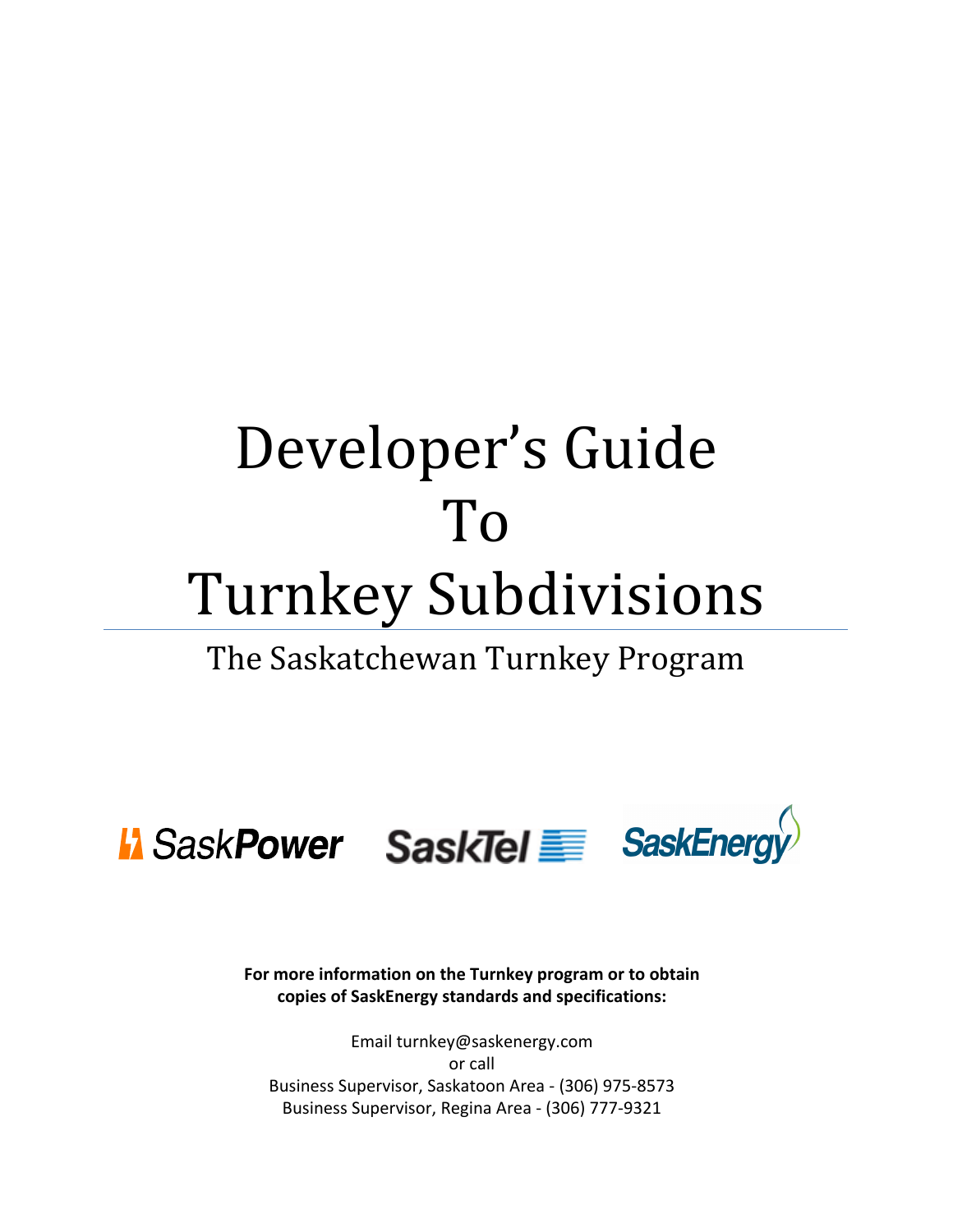





## **Contents**

| 5.5 Construction<br>7 |
|-----------------------|
|                       |
|                       |
|                       |
|                       |
|                       |
|                       |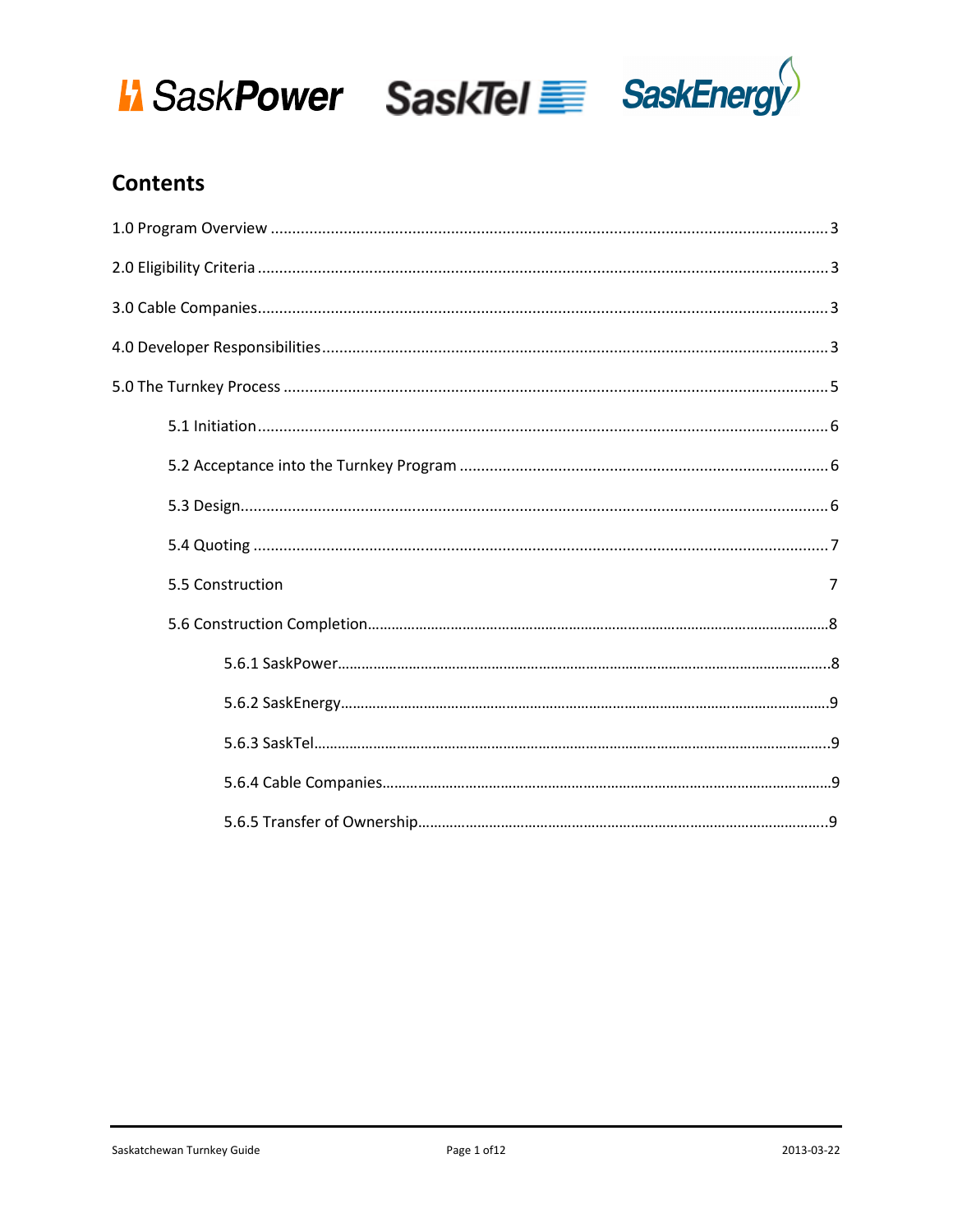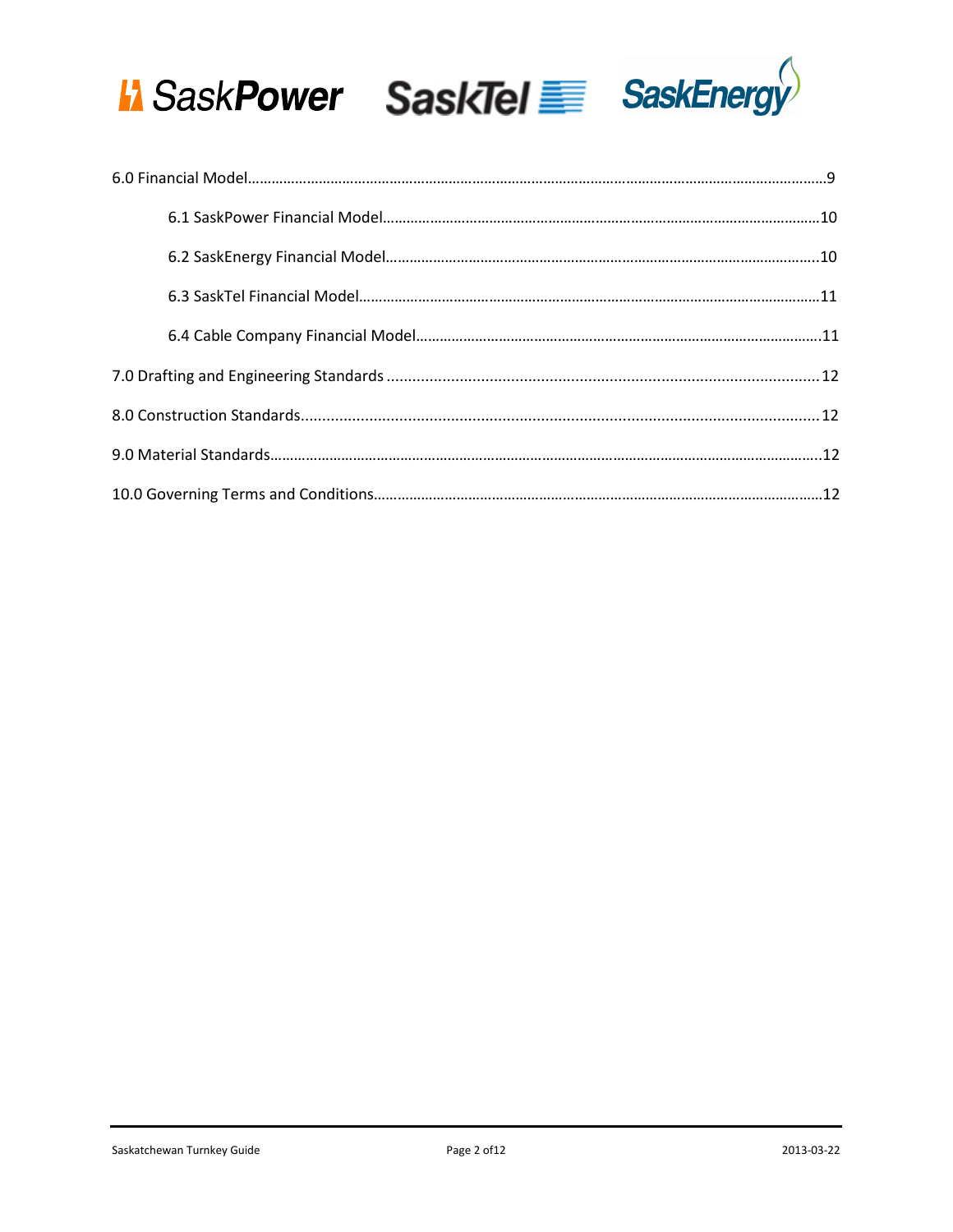



## **1.0 Program Overview**

To support the booming economy and growth currently being experienced in Saskatchewan, SaskPower, SaskEnergy, and SaskTel (collectively, the "Crowns") are introducing a turnkey subdivision development program (the "Turnkey Program"). The Turnkey Program is a new approach to the design and construction of shallow underground utility services in Saskatchewan that gives the subdivision developer (the "Developer") more control over their construction schedule while establishing a costeffective coordination of the design and construction of utility distribution services within a common trench and narrower easement.

This guide familiarizes the reader with the details of the Turnkey Program and identifies the required participants and standards. Items covered include:

- Eligibility Criteria
- Cable Companies
- Developer Responsibilities
- The process for the Design & Construction of Shallow Utility Distribution Services
- Financial Model
- Drafting & Engineering Standards
- Trench Standards
- Material Standards

## **2.0 Eligibility Criteria**

At this time the Turnkey Program is being offered for single unit, urban residential subdivision development only.

## **3.0 Cable Companies**

The Developer is asked to contact the local cable companies to determine their possible requirements.

## **4.0 Developer Responsibilities**

The key responsibilities of the Developer under the Turnkey Program are, without limitation, as follows.

- Design the electrical distribution facilities for approval by SaskPower
- Design the natural gas distribution facilities for approval by SaskEnergy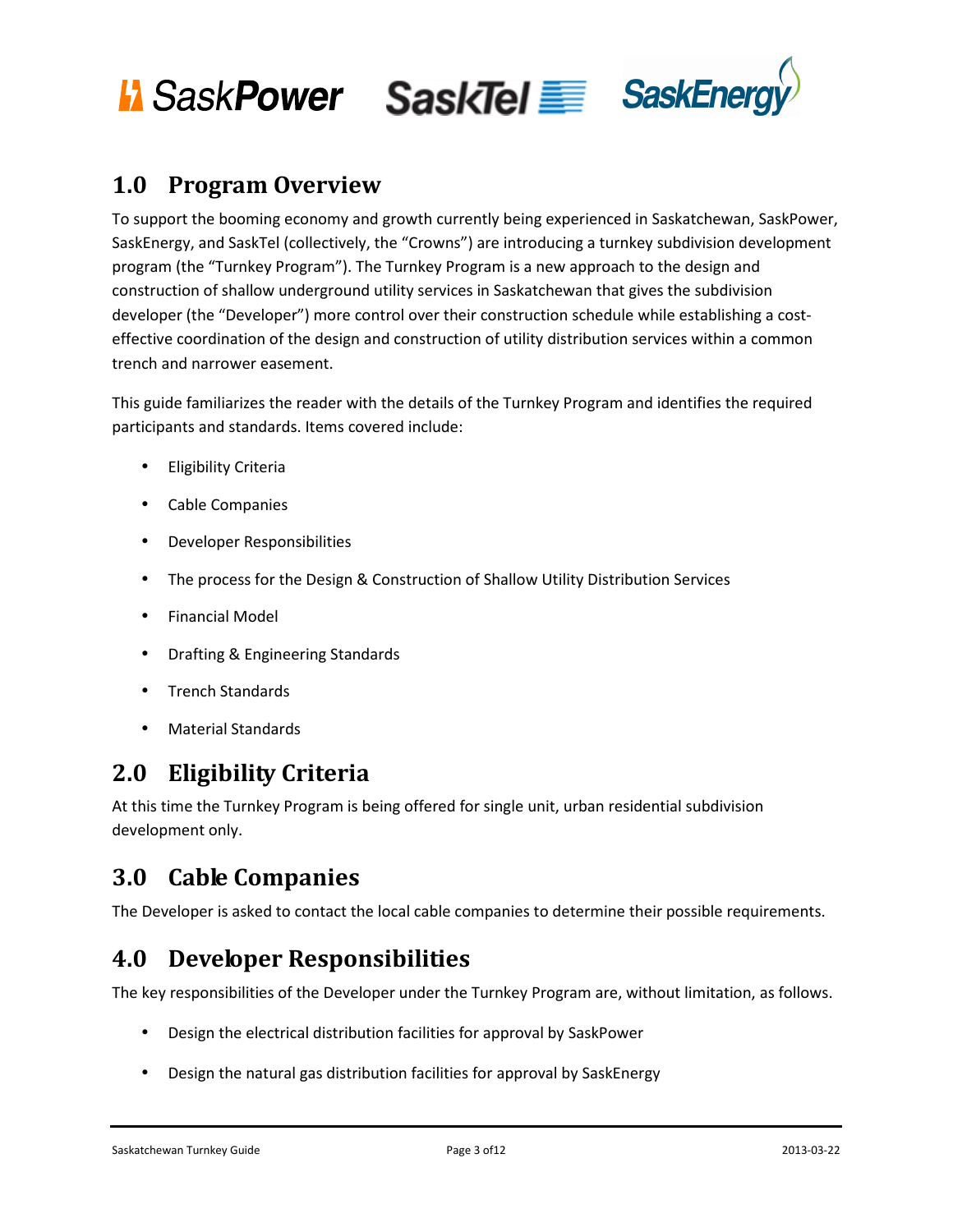

- Provide SaskTel and the cable companies with the preliminary electrical and natural gas designs approved by SaskPower and SaskEnergy
- Obtain designs for communication distribution facilities from SaskTel
- Obtain designs for cable distribution facilities from local cable companies
- Design the street lighting in all subdivision areas, except within the City of Saskatoon, for approval by SaskPower
- Coordinate and integrate the design of the subdivision shallow services for the Crowns and any cable companies sharing a common trench
- Coordinate the requirements of shared utility easements and provide a plan of survey for registration by the Crowns
- Procure approved materials for the construction of electrical distribution facilities
- Procure approved materials for the construction of natural gas distribution facilities
- Order and coordinate the delivery of all necessary materials from SaskTel
- Order and coordinate the delivery of all necessary materials from local cable companies
- Coordinate occupational health and safety matters under *The Occupational Health and Safety Act, 1993* as prime contractor for the worksite
- Properly construct all Crown and cable distribution facilities
- Obtain a Construction Completion Certification signed by each of the Crowns and any participating cable companies

The Developer must have or retain qualified design/engineering professionals licensed to consult by the Association of Professional Engineers & Geoscientists of Saskatchewan (APEGS) as evidenced by a valid "Permission to Consult" in the province of Saskatchewan for all design services to be performed by the Developer under the Turnkey Program.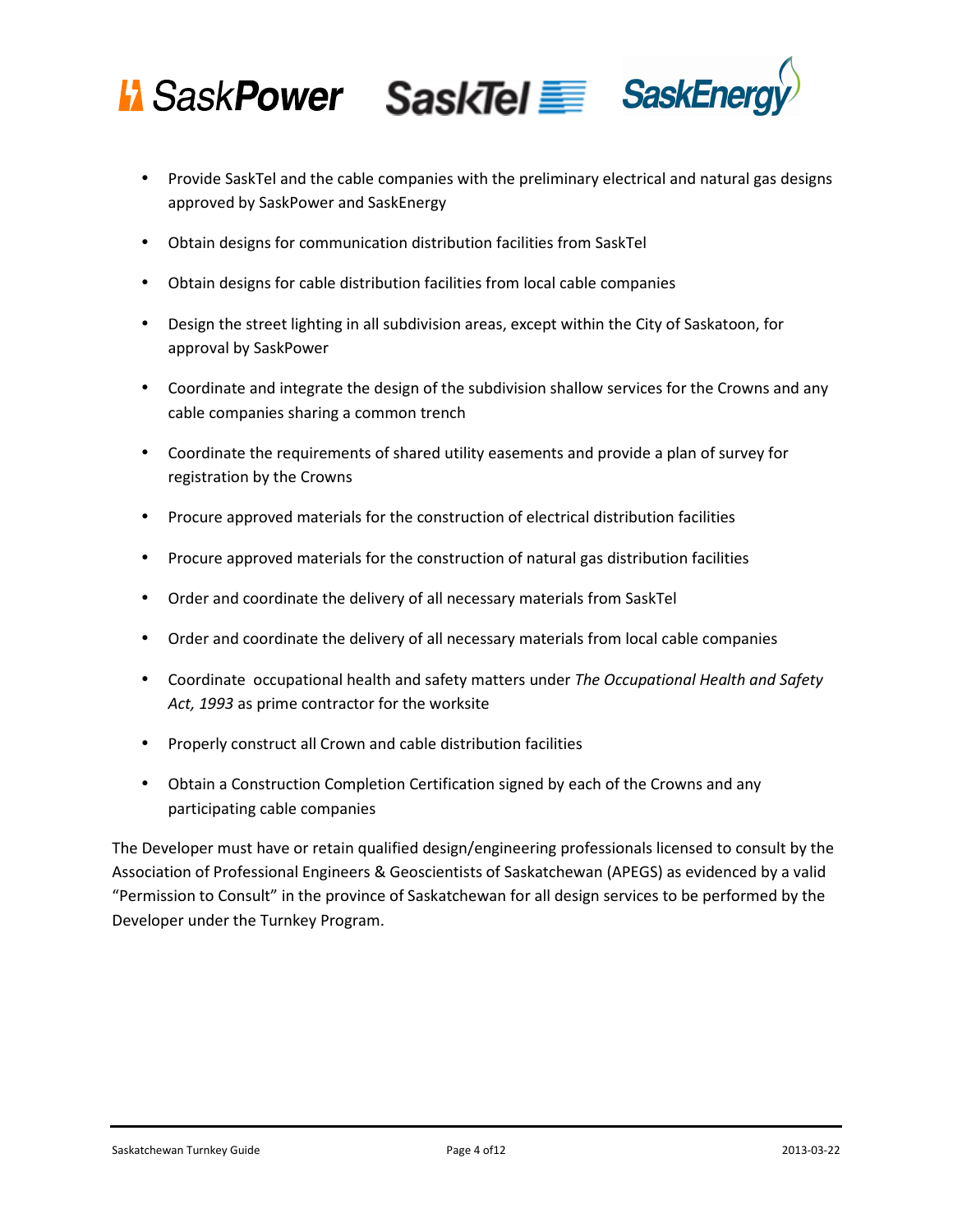

## **5.0 The Turnkey Process**

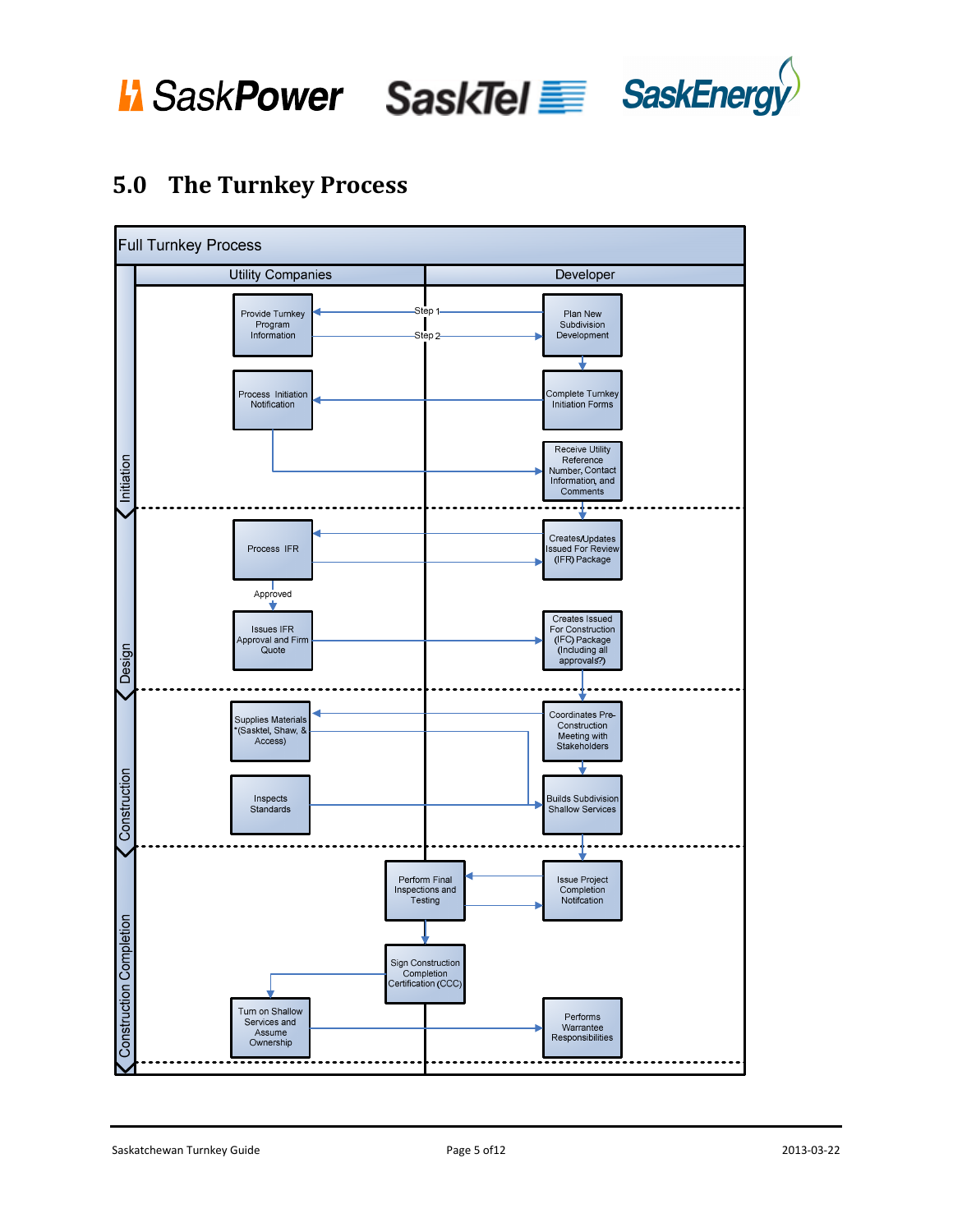



#### *5.1 Initiation*

A Developer can initiate the Turnkey Program by submitting a completed initiation package to each of the Crowns (the "Initiation Package"). The Initiation Package consists of the following documents:

- The Initiation Notification Form
- Subdivision Concept Plan
- Proposed Design Drawings

#### *5.2 Acceptance into the Turnkey Program*

Acceptance into the Turnkey Program shall be in the sole and arbitrary discretion of the Crowns. The Crowns will return the Initiation Notification Form to the Developer with their reference numbers if the proposed subdivision meets the eligibility criteria set out in this guide, and any additional credit, experience, due diligence or other criteria set by any of the Crowns, from time to time, in their sole discretion. The Crowns will also include the contact information for each of the Crown Contacts who will be administering the Turnkey Program for each of the Crowns.

#### *5.3 Design*

The Developer is responsible for designing the distribution infrastructure for all electrical and natural gas facilities. The design and supporting documents for these facilities are to be submitted by the Developer in an "Issued for Review Package" (the "IFR Package") to each of the Crowns and any participating cable companies. The IFR Package will include the following documents:

- Project Memo Cover Letter identifying project subdivision name, package contents, and any project specific comments
- A Project Check List required checks and their status in the IFR process
- Design Drawings in AutoCAD, using the Turnkey Template
- PDFs of Design Drawings
- Design Calculations (i.e. voltage drop)
- Easement drawings
- Identification of all Municipal/ $3^{rd}$  Party Approval Requests Made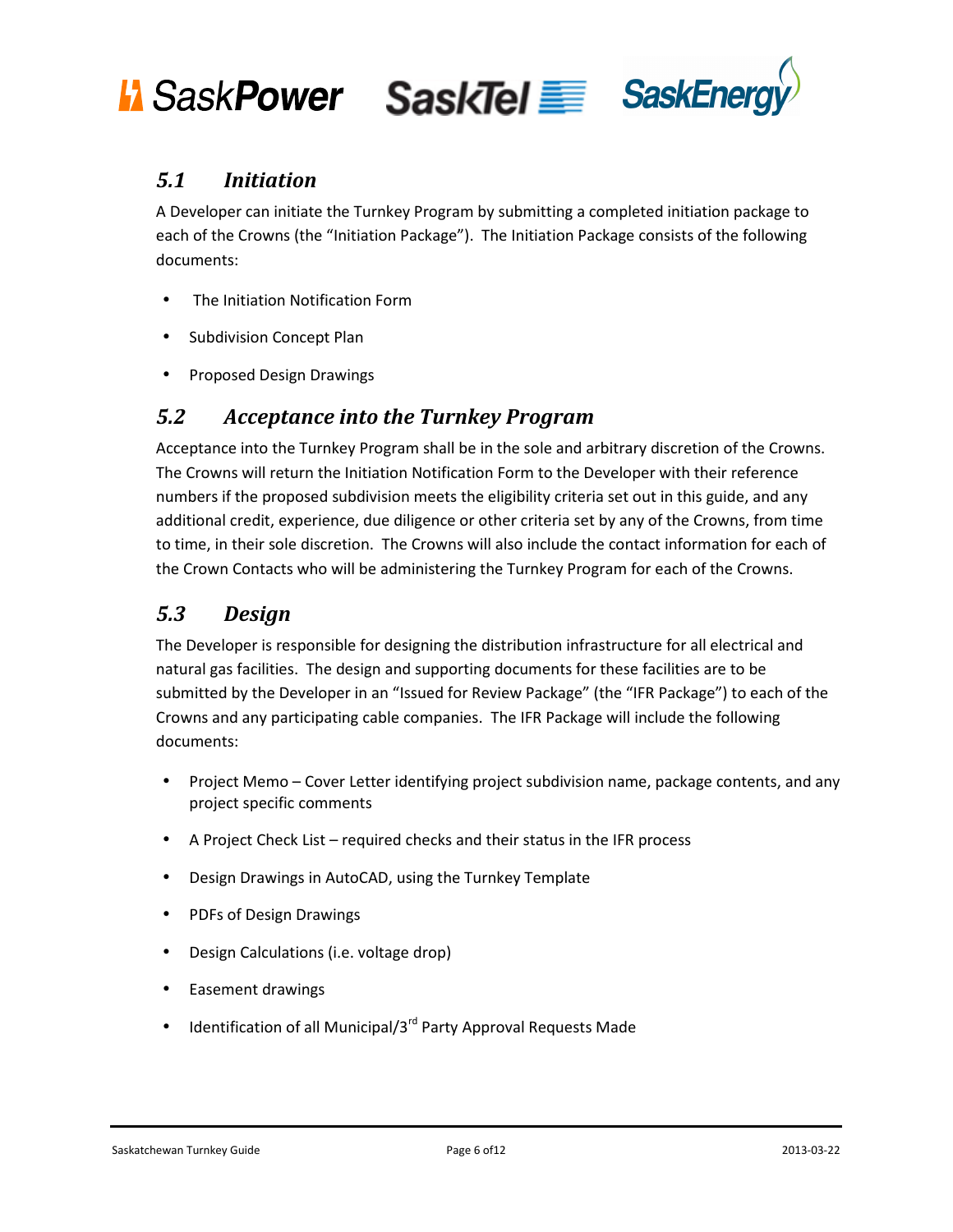

While SaskPower and SaskEnergy are reviewing and approving the IFR Package, the Developer should coordinate the design of any communication and cable services with SaskTel and any participating cable companies.

The IFR Package approval process is iterative in nature where issues and comments are documented on the Project Checklist by each of the Crowns and then returned to the Developer. The Developer will update the necessary documents to address such issues and comments prior to resubmitting the IFR Package to the Crowns until each of the Crowns have reviewed and approved the IFR Package.

Once the Crowns and any participating cable companies have approved all designs, the Developer must submit an "Issued for Construction Package" (the "IFC Package") to each of the Crowns. The IFC Package shall contain final approved construction drawings for each of the facilities, both as hard copies and as layers in an AutoCAD document, and a list of third party approvals that may be required to construct the facilities. These drawings will become the primary document of reference during construction.

#### *5.4 Quoting*

SaskPower will provide the Developer with a firm quote once the IFR Package is received by SaskPower.SaskEnergy will endeavor to provide a firm quote for the administrative, engineering and meter and service installation work at or before IFR Package approval, which quote will provide for any Header Cost Allocation fees, Future Cost Allowance credits or Investment credits described in 6.2 below. Subject to holdback or other requirements, the credits will be set off against the charges and the balance will be payable by, or in rare instances payable to, the Developer on completion of the work.

#### *5.5 Construction*

The Developer is responsible for properly constructing all facilities in accordance with the IFC Package.

The construction process begins with a pre-construction meeting arranged and chaired by the Developer. The meeting must include representatives from each of the Crowns, the participating cable companies, the construction contractor (if applicable), the design professionals and any other stakeholders the Developer deems appropriate.

The management of the construction process is the responsibility of the Developer, which responsibilities include the following.

• Overall project management of the construction project and the project schedule.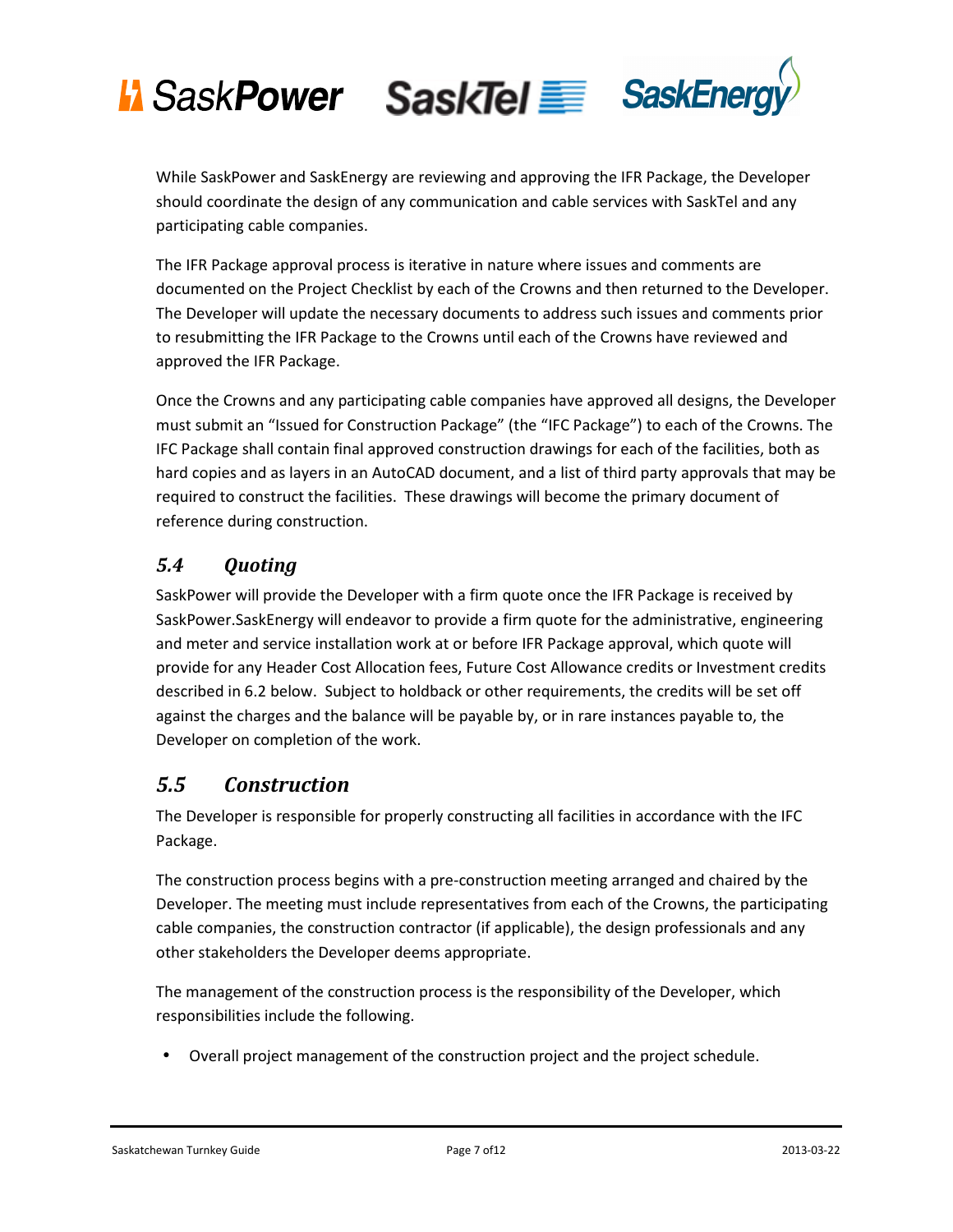

- Coordination of occupational health and safety matters under *The Occupational Health and Safety Act, 1993* as prime contractor for the worksite*.*
- Ensuring work crews meet the necessary qualification standards published by the Crowns and participating cable companies.
- Procurement and delivery of all materials needed for electrical and natural gas construction; ensuring all materials adhere to published Material Standards.
- Delivery coordination for materials supplied by SaskTel and any participating cable companies.
- Receiving and responding to comments and issues identified by the Crowns and cable inspectors. Note that SaskEnergy will be inspecting the installation of the natural gas facilities on an ongoing basis. SaskPower, SaskTel and the cable companies will perform periodic inspections during construction.
- Testing and purging of the gas system could occur in phases during installation of the natural gas facilities and will be coordinated between by the Developer and SaskEnergy. The Developer must supply as-built drawings to SaskEnergy upon pressurization and to the remaining Crowns prior to issuance of the Construction Completion Certificate.

#### *5.6 Construction Completion*

The Developer will arrange, at least 10 business days prior to the completion of construction, a post-construction site meeting where the Crowns will each inspect and either issue a Construction Completion Certification (each, a "CCC") or issue a list of deficiencies for the Developer to address. Upon correction of any such deficiencies and delivery of the red-lined as-built drawings to the Crowns and any participating cable companies, each of the Crowns and local cable companies will sign a CCC.

#### **5.6.1 SaskPower**

The Developer will issue an Inspection Readiness Form to SaskPower at least 10 business days prior to construction completion. Site construction will need to pass the final inspection before SaskPower will sign a CCC and energize the site. If deficiencies are found they will be noted on a CCC and returned to the Developer who must correct the deficiencies issue and resubmit the CCC for approval. When the CCC is approved, SaskPower will schedule the energization of the subdivision. Post approval, the Developer must submit a digital AutoCAD version of as-built drawings, equipment information, test results, and copies of all approvals and permissions to the SaskPower Business Manager.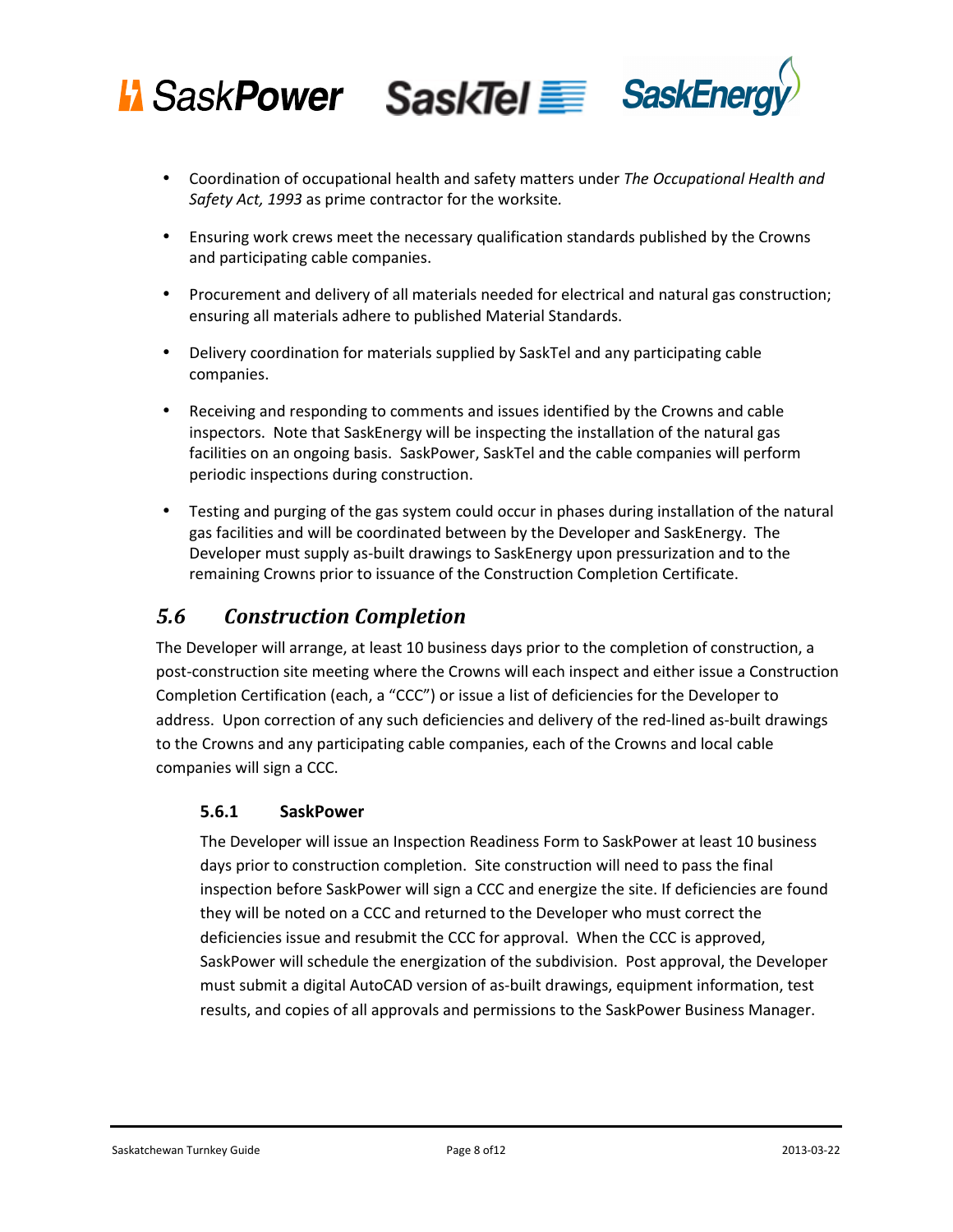



#### **5.6.2 SaskEnergy**

The Developer will provide SaskEnergy with a CCC and any final testing results. Any deficiencies identified during testing will be addressed and a final inspection will be performed. If the final inspection identifies any further deficiencies, they must be addressed by the Developer and the CCC must be resubmitted. Once the site passes final inspection, SaskEnergy will sign the CCC. Post approval, the Developer must submit a digital AutoCAD version of as-built drawings to SaskEnergy.

#### **5.6.3 SaskTel**

The Developer will provide SaskTel with a CCC for approval. If deficiencies are identified by SaskTel, they must be addressed by the Developer and the CCC must be resubmitted. Post approval, the Developer must submit a digital AutoCAD version of as-built drawings to SaskTel. The Developer must advise SaskTel 30 business days prior to the completion of the first home to allow for the placement and commissioning of SaskTel's communication facilities.

#### **5.6.4 Cable Companies**

Local cable companies will coordinate the final inspection and sign-off on a CCC if no deficiencies are found. If deficiencies are identified, the Developer must they will be indicated on the CCC and must be addressed before the Turnkey Developer resubmits the CCC.

#### **5.6.5 Transfer of Ownership**

Ownership and risk of loss of the facilities constructed by the Developer will transfer to the applicable Crown and participating cable companies once each of the Crowns and local cable company has signed a CCC. At this point, all required approvals and permissions required for the construction of the subdivision, along with marked up as-built drawings, must be delivered by the Developer. All test results and material specifications will also be turned over.

## **6.0 Financial Model**

The Turnkey Program financial model requires the Developer (or the Developer depending on their contract) to initially cover the cost of electrical and natural gas design and materials as well as the cost of construction for all shallow utilities. Once final as-built AutoCad drawing files are received by the Crowns and any participating cable companies, each of the Crowns and participating cable companies will issue payment to, or invoice the Developer in accordance with the following financial models.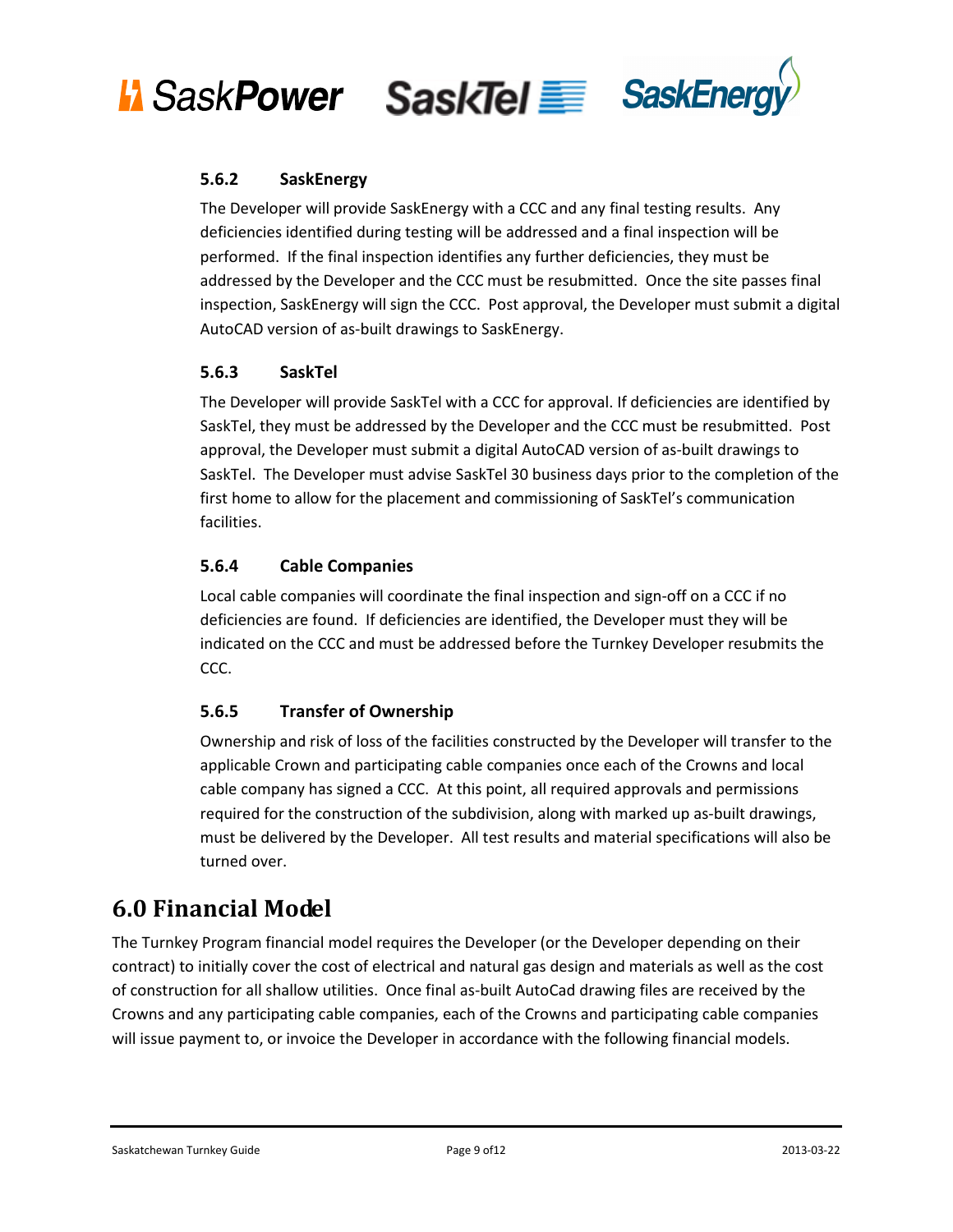

#### *6.1 SaskPower Financial Model*

The Developer's compensation for all work performed in connection with SaskPower's facilities will be in accordance with the following financial model:

- SaskPower may identify onsite system improvements, which are SaskPower's requirements for additional work that is above normal subdivision design standards. SaskPower's request for the installation of a larger conductor size is an example of a system improvement. SaskPower will estimate the additional cost of these system improvements and will pay the developer for these costs.
- SaskPower will design and estimate all off-site, and connection and commissioning costs associated with the subdivision development. These costs will be charged to the Developer.
- SaskPower will contribute \$1,000.00 per lot toward the cost of all work associated with the subdivision electrical facilities. The Developer may invoice SaskPower for this amount upon the signing of the CCC by SaskPower.
- SaskPower will contribute an amount toward each street light installed in the subdivision by the Developer. This amount is equal to two years of the published rate for the installed lamp type and size. These rates can be found on www.SaskPower.com

The sum of the four components above will determine the amount that SaskPower will pay to or invoice the Developer for. These costs will be communicated to the Developer in a letter of quote provided to the Developer by SaskPower when the IFR Package is received.

#### *6.2 SaskEnergy Financial Model*

Under the Turnkey Subdivision Process, the Developer designs and builds certain facilities for SaskEnergy in place of paying certain installation and other charges to SaskEnergy, which facilities are then transferred to SaskEnergy and maintained by SaskEnergy. The remainder of the administrative, engineering and meter and service installation work is performed by SaskEnergy at the Developer's cost.

In many instances, SaskEnergy is prepared to contribute to the cost of the installation. This may take the form of an "Investment" which reflects, amongst other things, that SaskEnergy has an interest in encouraging the use of natural gas and development of natural gas infrastructure.

It may also take the form of compensation where SaskEnergy requires the developer to install facilities and pipeline of greater capacity that the particular development itself requires, to accommodate future development. This compensation is called a "Future Cost Allowance".

Investment and Future Cost Allowance credits will be netted against SaskEnergy charges for the administrative, engineering and meter and service installation work left to SaskEnergy, and the

Saskatchewan Turnkey Guide **Page 10 of 12** 2013-03-22 2013-03-22 2013-03-22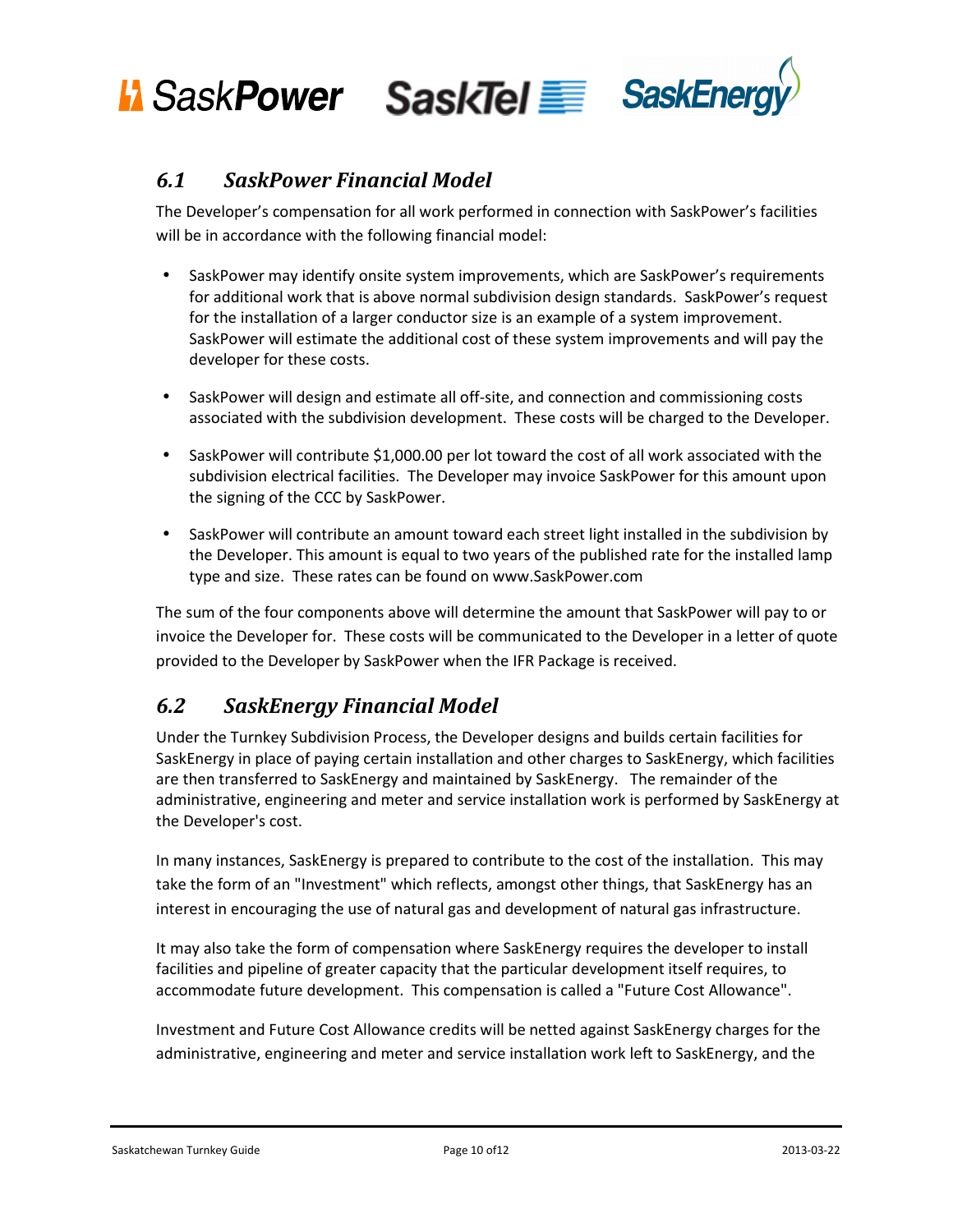

Header Cost Allocation, with the balance billed or payable to the Developer, as the case may be. Please see 5.4 above.

The Header Cost Allocation will remain payable by all developers on a per lot basis. The Header Cost Allocation is a predetermined sum fixed by SaskEnergy. As with other fees it will be netted or set off against any Future Cost Allowance and Investment.

Future Cost Allowance will generally be calculated using actual quotes provided by the Developer. For example, the Developer will be required to quote on both the installation of a 2" main, and the larger pipe specified by SaskEnergy. The difference between the two prices will generally form the basis for a Future Cost Allowance calculation. In circumstances where quotes appear out of line with SaskEnergy's past experience, or insufficient information is provided to SaskEnergy, SaskEnergy, in its sole discretion, may refuse the quotes, and participate in a Turnkey Program only on such terms as may be mutually agreeable to the parties.

## *6.3 SaskTel Financial Model*

SaskTel will pay the Developer to integrate the telecommunications design that SaskTel prepares into the overall subdivision design and arrange for the construction of the telecommunications distribution using material that is supplied by SaskTel. Once the construction has been completed and inspected, the Developer will invoice SaskTel for the costs incurred to integrate the telecommunications design into the overall design of the shallow services and to construct the telecommunications pathway on SaskTel's behalf.

## *6.4 Cable Company Financial Model*

The cable company's financial model mirrors SaskTel's model where the cable companies will provide the design and the materials and the Developer is responsible for construction. The Developer issues an invoice to the cable company for the costs incurred to integrate their design into the overall design of the shallow services and to construct the cable distribution on behalf of the cable company. The details of the financial model of the cable company is to be negotiated by the Developer directly with any participating cable companies.

## **7.0 Drafting and Engineering Standards**

The Developer prepares the design of the shallow services indicating the trenching route, the easements and the location of equipment and facilities for the electric and natural gas services. The SaskTel and cable company designs are then integrated with the natural gas and electric design. These designs must be completed following the Drafting & Engineering Standards set by each Crown to ensure the Issued for Review Process flows smoothly and quickly. These standards, the AutoCAD Template, and example drawings can be obtained from the respective Crown.